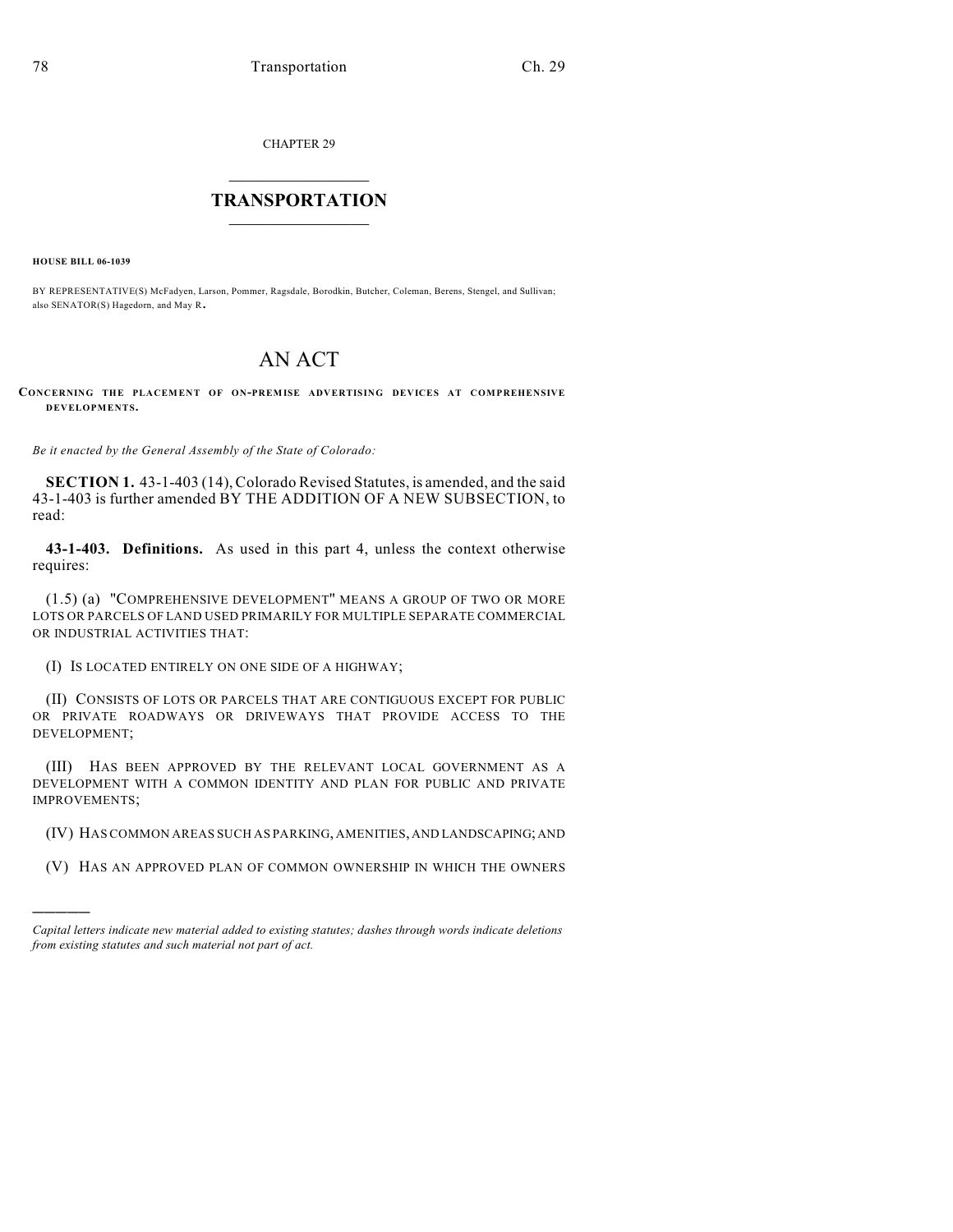## Ch. 29 Transportation 79

HAVE RECORDED IRREVOCABLE RIGHTS TO USE COMMON AREAS AND THAT PROVIDES FOR THE MANAGEMENT AND MAINTENANCE OF COMMON AREAS.

(b) "COMPREHENSIVE DEVELOPMENT" INCLUDES ALL LAND USED OR TO BE USED OR OCCUPIED FOR THE ACTIVITIES OF THE DEVELOPMENT, INCLUDING BUILDINGS, PARKING, STORAGE AND SERVICE AREAS, STREETS, DRIVEWAYS, AND REASONABLY NECESSARY LANDSCAPED AREAS. A COMPREHENSIVE DEVELOPMENT INCLUDES ONLY LAND THAT IS USED FOR A PURPOSE REASONABLY RELATED TO THE ACTIVITIES OF THE DEVELOPMENT OTHER THAN AN ATTEMPT TO QUALIFY THE LAND FOR ON-PREMISE ADVERTISING.

(14) "On-premise advertising device" means:

(a) An advertising device advertising the sale or lease of the property on which it is located or advertising activities conducted on the property on which it is located; OR

(b) AN ADVERTISING DEVICE LOCATED WITHIN A COMPREHENSIVE DEVELOPMENT THAT ADVERTISES ANY ACTIVITY CONDUCTED IN THE COMPREHENSIVE DEVELOPMENT, SO LONG AS THE PLACEMENT OF THE ADVERTISING DEVICE DOES NOT CAUSE A REDUCTION OF FEDERAL AID HIGHWAY MONEYS PURSUANT TO 23 U.S.C. SEC. 131.

**SECTION 2.** 43-1-404 (1) (b), Colorado Revised Statutes, is amended to read:

**43-1-404. Advertising devices allowed - exception.** (1) The following advertising devices as defined in section 43-1-403 may be erected and maintained when in compliance with all provisions of this part 4 and the rules and regulations adopted by the department:

(b) On-premises ON-PREMISE advertising devices;

**SECTION 3.** 43-1-406 (5) (a), Colorado Revised Statutes, is amended to read:

**43-1-406. Bonus areas.** (5) The following shall be exempt from the provisions of this section but shall in all respects comply with applicable rules and regulations issued by the department:

(a) On-premises ON-PREMISE advertising devices;

**SECTION 4. Effective date - applicability.** (1) This act shall take effect at 12:01 a.m. on the day following the expiration of the ninety-day period after final adjournment of the general assembly that is allowed for submitting a referendum petition pursuant to article V, section 1 (3) of the state constitution (August 9, 2006, if adjournment sine die is on May 10, 2006); except that, if a referendum petition is filed against this act or an item, section, or part of this act within such period, then